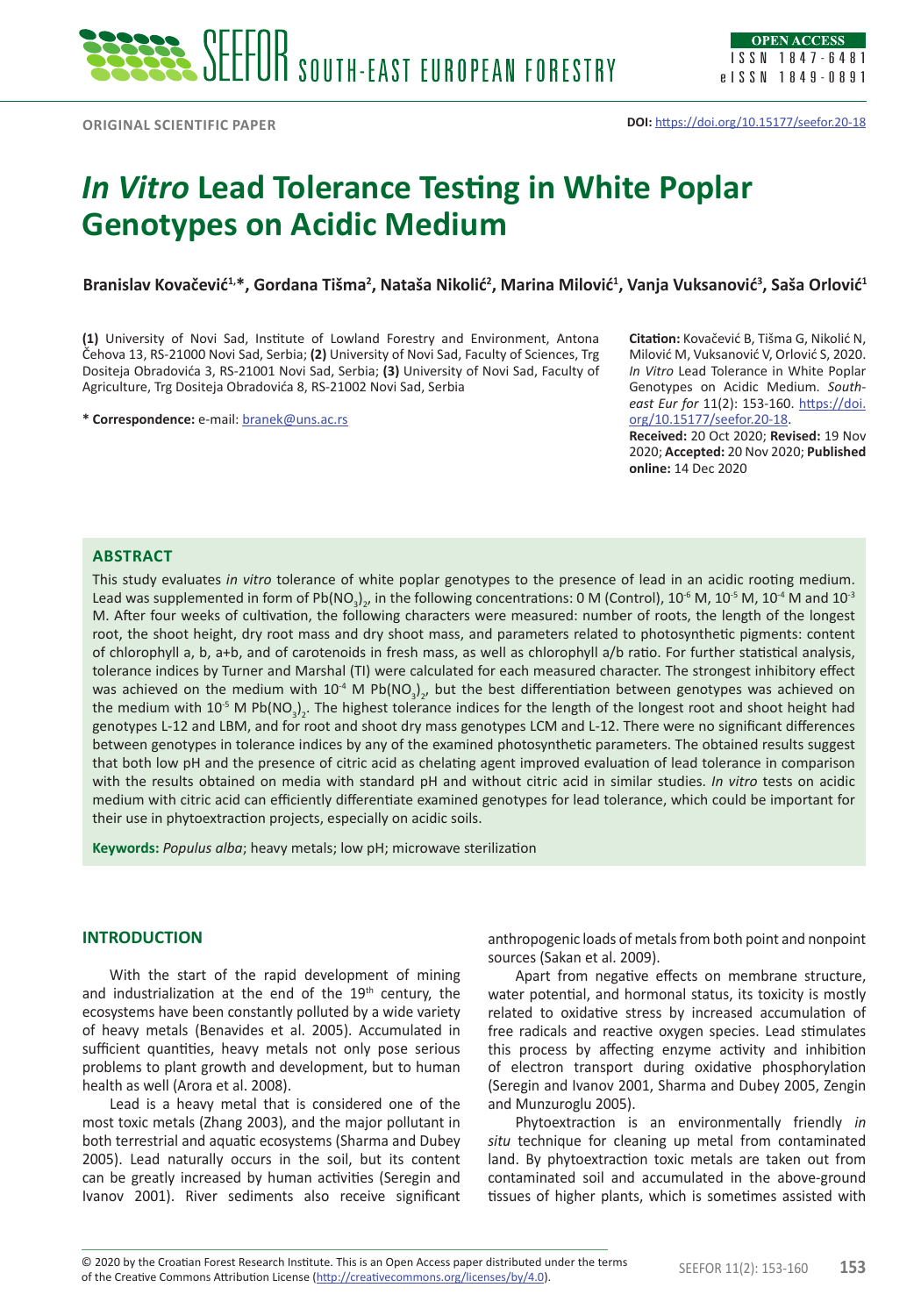different chelating agents in order to increase the efficiency (Pulford and Watson 2003, Sinhal et al. 2010).

Poplars are often used in phytoremediation. Their main advantages are fast growth, adaptability, well-developed root system that reaches underground waters, the ability to transpire considerable amounts of water (Aitchison et al. 2000), and the possibility of the establishment of short coppice culture (Rockwood et al. 2000). Poplars could be compared to the hyperaccumulators in the heavy metal accumulation by large biomass production (Pulford and Watson 2003) and relatively high quantity of extracted metal per plant (di Lonardo et al. 2011). White poplars (*Populus* section *Populus*) are interesting for their higher tolerance to drought and salinity compared to black poplars (*P.* section *Aigeiros* Duby).

Considering limitations of field studies on large longlived organisms, the use of *in vitro* culture of tree species remains an interesting technique for studying the effects of elevated levels of heavy metals and the selection of heavy metal-tolerant genotypes. Developmental and molecular data obtained by Castiglione et al. (2007) in white poplar support the use of *in vitro* techniques in the study of heavy metal stress responses. Tolerance of white poplars to heavy metals, including lead, has been tested in controlled conditions, and differences among genotypes were found (Kališova-Špirochova et al. 2003, Bojarczuk 2004, Bittsanszky et al. 2005, Katanic et al. 2007, 2008, di Lonardo et al. 2011). Nowadays, these tests include the use of media that increase bioavailability and mobility of heavy metals by lowering pH and the use of chelators (Vuksanović et al. 2017a).

In this research, the effect of lead on morphometric parameters, biomass accumulation, and content of photosynthetic pigments in five white poplar (*Populus alba* L.) genotypes *in vitro* was studied. The aim was to evaluate and select lead-tolerant white poplar genotypes cultured *in vitro* on acidic medium in the presence of citric acid, regarding the possible use of these genotypes in phytoremediation projects on acidic and lead-contaminated soils.

#### **MATERIALS AND METHODS**

#### **Plant Material and Shoot Multiplication**

Five white poplar genotypes were examined: Villafranca (Italy), L-12 (Serbia), L-80 (Serbia), LBM (Serbia), and LCM (Serbia). These genotypes have been proved suitable for biomass production, landscaping, and horticulture and suitable for *in vitro* testing to abiotic stresses (Kovačević et al. 2013a, Vuksanović et al. 2016, 2019a). According to Kovačević and Igić (2018) and Kovačević et al. (2020), Villafranca, L-12 and L-80 genotypes are characterized by relatively good rooting of hardwood cuttings. Also, special attention is paid to L-12 genotype due to its high biomass production and wood characteristics (Ištok et al. 2019, Sedlar et al. 2019).

Micropropagation of five tested genotypes was performed by shoot tips and axillary buds to preserve clonal fidelity (Rani and Raina 2000, Confalonieri et al. 2003). The medium used in shoot multiplication has been described by Kovačević et al. (2013a).

The cultures were kept at 26±2°C in the white fluorescent light (3500 lux∙m-2) with a 16-hour photoperiod and subcultured at 4-week intervals.

#### **Lead Treatments**

For the experiment, 2.0 cm long shoot tips from micro shoots gained from the multiplication phase were placed on rooting ACM medium containing no hormones, adjusted to pH 3 before sterilization. Citric acid was added to provide pH stability (Skirvin et al. 1986). By lowering the medium pH and by acting as a chelating agent, citric acid was expected to improve lead uptake by plants and to achieve more critical tests for lead tolerance.

The following concentrations of lead in form of  $Pb(NO_3)$ were examined: 0 M (as a Control),  $10^{-6}$  M,  $10^{-5}$  M,  $10^{-4}$  M, and 10<sup>-3</sup> M, labeled L0, L1, L2, L3, and L4, respectively.

The sterilization of media was performed by the microwave oven. The media were heated until they started to boil and then poured into sterilized jars in the laminar chamber, in order to preserve the jellification potential of agar that could be compromised by low medium pH (Kovačević et al. 2013b, Vuksanović et al. 2016, 2017a).

The cultures were kept for 4 weeks, at the same conditions as cultures for shoot multiplication. Three jars with five plants per jar were set per each Genotype  $\times$ Medium combination. For pigment content determination, additional three jars with five shoots per jar were established per each Genotype × Medium treatment.

#### **Lead Tolerance Assessment**

After four weeks of cultivation, the following morphometric characters were determined: the number of roots per plant, the length of the longest root per plant, and the height of the shoot.

The following characters describing biomass were determined: dry root mass per plant and dry shoot biomass accumulation per plant. For dry shoot biomass accumulation, fifteen rootless shoot tips were dried at 70**0**C for 72 hours and then weighted. The dry shoot biomass accumulation was calculated as a difference between dry shoot biomass at the beginning and at the end of the experiment. The dry mass root/shoot ratio was calculated, as well as the ratio between dry root and dry shoot biomass accumulation.

Content of photosynthetic pigments in fresh shoot mass for chlorophyll a (Chl a), chlorophyll b (Chl b) and total carotenoids was determined spectrophotometrically (Wettstein 1957). The chlorophyll a+b and chlorophyll a/b ratio were then calculated.

The toxicity of the applied lead concentration and differences in lead tolerance among the examined genotypes were evaluated by tolerance indices. The tolerance index (TI) was calculated according to Turner and Marshal (1972), as a ratio between the value of a parameter on the medium with a particular lead concentration  $(X_{c(Pb)})$  and the value obtained on the control  $(X_{control})$  (Equation 1):

$$
T = \frac{X_c(\rho_b)}{X_{Control}}
$$
 (1)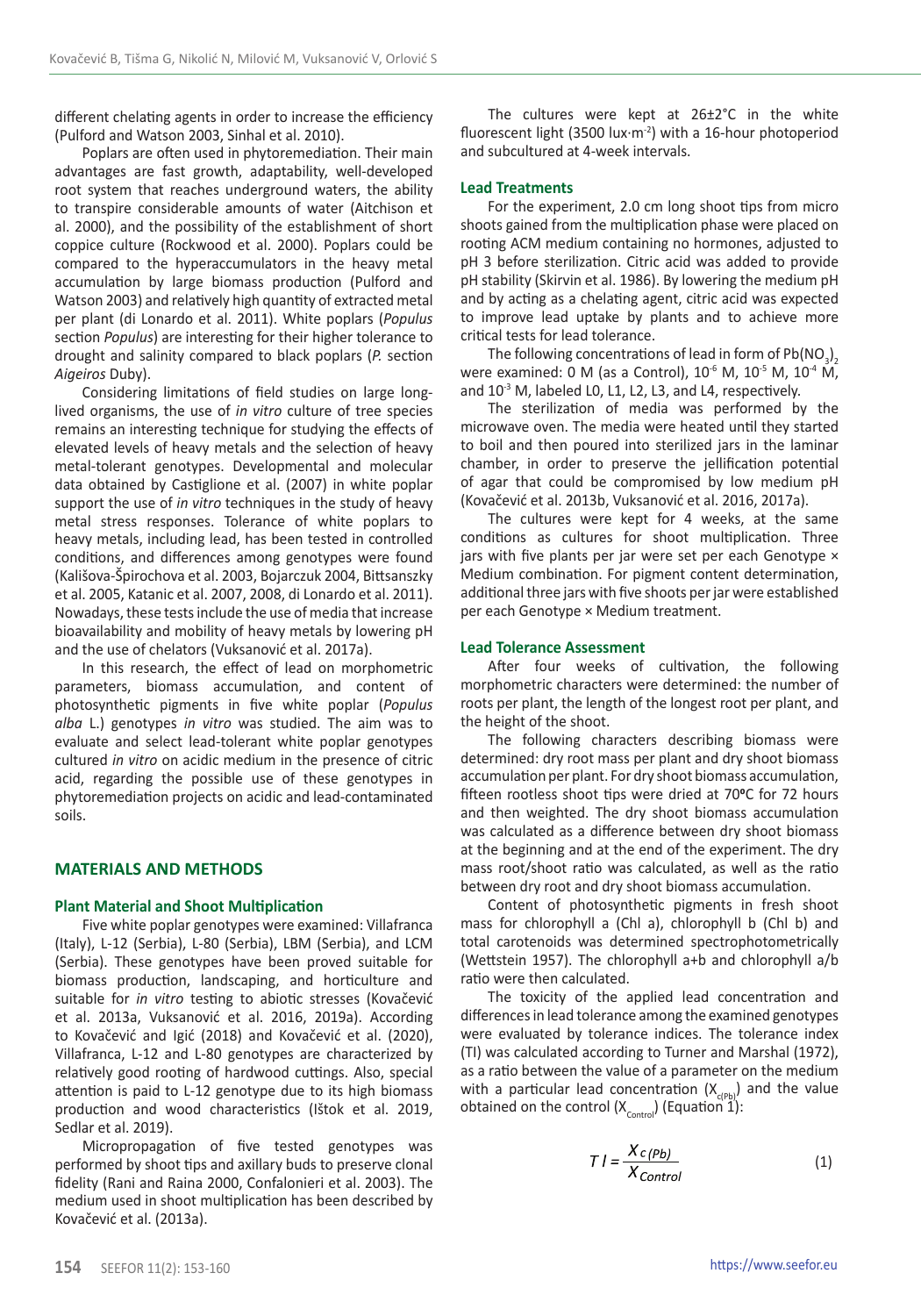#### **Statistical Analysis**

The whole experiment was designed as completely randomized. The obtained data were analyzed by twoway factorial analysis of variance, as well as Fisher's Least significant difference test (LSD test) with STATISTICA 13 statistical program (TIBCO Software Inc. 2017).

# **RESULTS**

## **Morphometric Characters**

No obvious signs of toxicity, like chlorosis, necrosis, or decay of shoot tissue, were observed, and the rooting of shoots was nearly 100% on all examined media (Figure 1). Only on L4 medium (with  $10^3$  M Pb(NO<sub>3</sub>)<sub>2</sub>) the partial darkening of roots was noticed. The results for the measured characters are given in Supplementary File.

Factor Genotype had significant effect on the tolerance indices of measured morphometric characters, except for the length of the longest root. The effect of lead concentration was significant for the length of the longest root and shoot height, while interaction Genotype × Medium had no significant influence on any of the examined morphometric characters (Table 1). Since there was no significant effect of factor Medium, as well as of interaction Genotype x Medium on tolerance index based on the number of roots, data from further statistical analysis for this parameter are not presented.

According to the LSD test for tolerance, indices for the length of the longest root on L3 and L4 were significantly lower than on L1 and L2 media. In total, the highest tolerance index for the length of the longest root had genotype L-12,

and the lowest genotype L-80. The best differentiation of genotypes by this tolerance index was found on L2 medium. On this medium tolerance index for the length of the longest root for genotype L-80 was lower than for other examined genotypes (Table 2).

In total, the reaction of most of the examined poplar genotypes to lead treatments by shoot height appeared to be similar as by the length of the longest root, except for genotype L-80 which achieved significantly slower growth than others. Except significantly smaller tolerance index for





**Figure 1.** Rooted microshoots of genotype LBM after four weeks of *in vitro* cultivation on examined concentrations of Pb(NO<sub>3</sub>)<sub>2</sub>: (a) Shoots; (b) Root system.

**Table 1.** Results of F-test for tolerance indices based on the examined characters. <sup>1)</sup> Labels for F-test:  $*$  - significant at the level α=0.05;  $*$  - significant at the level α=0.01

| Character                          | Source of variation |                        |         |  |  |  |  |  |  |
|------------------------------------|---------------------|------------------------|---------|--|--|--|--|--|--|
|                                    | Genotype (A)        | <b>Interaction A×B</b> |         |  |  |  |  |  |  |
| <b>Morphometric characters</b>     |                     |                        |         |  |  |  |  |  |  |
| Number of roots                    | $13.48***1$         | 2.15                   | 0.75    |  |  |  |  |  |  |
| The length of the longest root     | 2.54                | $6.13***$              | 1.65    |  |  |  |  |  |  |
| Shoot height                       | $5.58**$            | $7.38**$               | 0.94    |  |  |  |  |  |  |
| <b>Biomass characters</b>          |                     |                        |         |  |  |  |  |  |  |
| Dry root mass                      | $6.98**$            | $3.78^{*}$             | 1.62    |  |  |  |  |  |  |
| Dry shoot mass                     | $7.71***$           | $3.12*$                | $2.54*$ |  |  |  |  |  |  |
| Dry mass root/shoot ratio          | $5.87**$<br>1.77    |                        | 1.06    |  |  |  |  |  |  |
| Content of photosynthetic pigments |                     |                        |         |  |  |  |  |  |  |
| Chlorophyll a content              | 1.10                | $4.36*$                | 1.53    |  |  |  |  |  |  |
| Chlorophyll b content              | 2.13                | $3.36*$                | 1.5     |  |  |  |  |  |  |
| Chlorophyll a+b content            | 1.45                | $4.22*$                | 1.57    |  |  |  |  |  |  |
| Carotenoids content                | 0.59                | $3.97*$                | 1.10    |  |  |  |  |  |  |
| Chlorophyll a/b ratio              | 1.90                | 1.11                   | 0.82    |  |  |  |  |  |  |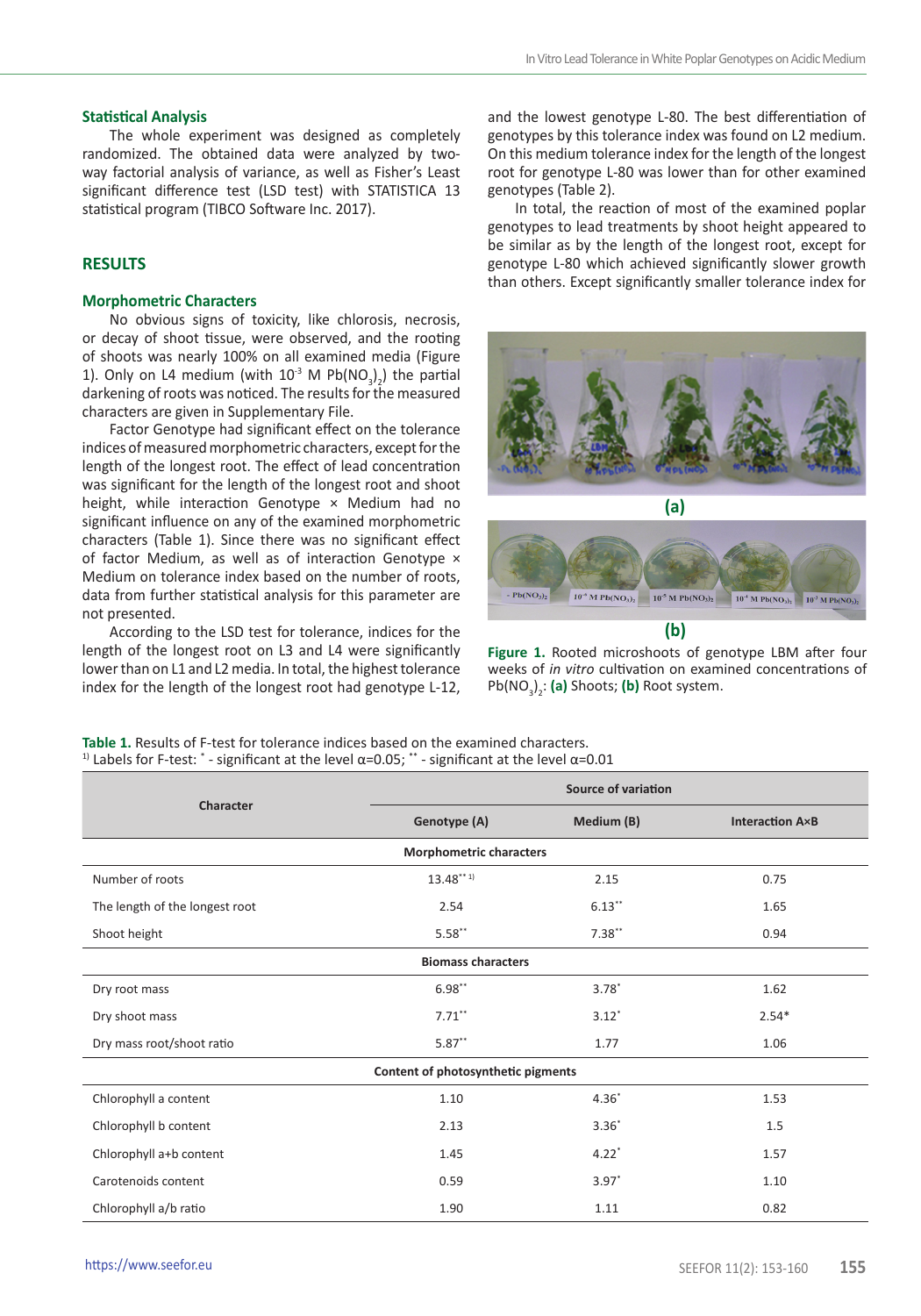**Table 2.** Tolerance index for the length of the longest root and shoot height of the examined white poplar genotypes cultured on media with different lead concentrations (Fisher's LSD test).

| c(Pb(NO <sub>3</sub> ))<br>(M) | Villafranca<br>$L-12$          |                     | $L-80$                                             | <b>LBM</b>          | <b>LCM</b>          | <b>Total (Medium)</b> |
|--------------------------------|--------------------------------|---------------------|----------------------------------------------------|---------------------|---------------------|-----------------------|
|                                |                                |                     | Tolerance index for the length of the longest root |                     |                     |                       |
| $10^{-6}$                      | abcdef*)<br>1.03               | $1.57$ <sup>a</sup> | abc<br>1.39                                        | $1.45$ <sup>a</sup> | abcd<br>1.26        | $1.36$ <sup>a</sup>   |
| $10^{-5}$                      | abcd<br>1.25                   | $1.49$ <sup>a</sup> | 0.55<br>ef                                         | $1.37$ <sup>a</sup> | abcd<br>1.24        | $1.21$ <sup>a</sup>   |
| $10^{-4}$                      | def<br>0.72                    | abcdef<br>1.13      | bcdef<br>0.78                                      | abcde<br>1.10       | $0.75$ cdef         | 0.93 <sup>b</sup>     |
| $10^{-3}$                      | ab<br>1.41                     | abcdef<br>0.94      | ef<br>0.39                                         | 0.60                | bcdef<br>0.80       | 0.85 <sup>b</sup>     |
| <b>Total (Genotype)</b>        | ab<br>1.10                     | 1.28 <sup>a</sup>   | 0.83<br>b                                          | $1.16$ <sup>a</sup> | $1.01$ ab           |                       |
|                                |                                |                     | Tolerance index for shoot height                   |                     |                     |                       |
| $10^{-6}$                      | abcdefg <sup>*</sup> )<br>1.07 | $1.34$ <sup>a</sup> | cdefghi<br>0.94                                    | abc<br>1.24         | abcde<br>1.15       | $1.16$ <sup>a</sup>   |
| $10^{-5}$                      | abcdef<br>1.14                 | $1.29$ ab           | efghi<br>0.81                                      | 1.15<br>abcd        | bcdefgh<br>0.99     | $1.09$ <sup>a</sup>   |
| $10^{-4}$                      | fghi<br>0.80                   | abcdefg<br>1.07     | $0.61$ $^{1}$                                      | bcdefgh<br>1.02     | $0.83$ efghi        | 0.89 <sup>b</sup>     |
| $10^{-3}$                      | abcdefg<br>1.09                | $0.76$ shi          | $0.64$ hi                                          | defgh<br>0.96       | bcdefgh<br>0.97     | 0.91 <sup>b</sup>     |
| <b>Total (Genotype)</b>        | $1.02$ <sup>a</sup>            | 1.12 <sup>a</sup>   | 0.77 <sup>b</sup>                                  | $1.10$ $a$          | $0.98$ <sup>a</sup> |                       |

\*) The differences between values marked with the same letter are not significant at the level α=0.05

shoot height of L-12 on medium L4 than on L1 and L2, there were no significant differences in the reaction of genotypes by morphometric characters on the examined media (Table 2).

#### **Biomass Characters**

All tolerance indices for biomass characters were significantly affected by both Genotype and Medium factors, except for the main effect of Medium on tolerance index for dry mass root/shoot ratio. The effect of interaction Genotype  $\times$  Medium was significant only for dry shoot mass accumulation (Table 1). Since factor Medium and interaction Genotype × Medium did not achieve significant effect on tolerance index based on the number of roots, for this parameter data from further statistical analysis are not presented.

There was a significantly lower tolerance index for dry root mass accumulation on medium L3 (10<sup>-4</sup> M Pb(NO<sub>3</sub>)<sub>2</sub>), compared to other examined lead concentrations. In total, the highest tolerance indices for dry root mass accumulation achieved L-12 and LCM, and the lowest L-80. The best differentiation between genotypes was achieved on medium L2  $(10^5 M Pb(NO<sub>3</sub>)<sub>2</sub>)$ , where L-12 and LCM had  $\frac{2}{2}$  lower tolerance indices for dry root mass accumulation than L-80 and Villafranca (Table 3).

**Table 3.** Tolerance index for dry root and shoot mass of the examined white poplar genotypes on media with different lead concentrations (Fisher's LSD – test).

\*) The differences between values marked with the same letter are not significant at the level  $\alpha$ =0.05

| c(Pb(NO <sub>2</sub> ))<br>(M) | <b>Villafranca</b>      | $L-12$            | $L-80$                             | <b>LBM</b>    | <b>LCM</b>          | <b>Total (Medium)</b> |  |
|--------------------------------|-------------------------|-------------------|------------------------------------|---------------|---------------------|-----------------------|--|
|                                |                         |                   |                                    |               |                     |                       |  |
| $10^{-6}$                      | cdefgh *)<br>1.00       | ab<br>2.06        | bcdefgh<br>1.21                    | abcd<br>1.75  | abcde<br>1.58       | $1.56$ <sup>a</sup>   |  |
| $10^{-5}$                      | efgh<br>0.78            | ab<br>2.07        | h<br>0.29                          | bcdeg<br>1.39 | abc<br>1.95         | $1.31$ <sup>a</sup>   |  |
| $10^{-4}$                      | $0.50$ fgh              | bcdefg<br>1.40    | fh<br>0.45                         | fh<br>0.52    | bcdefgh<br>1.19     | 0.77 <sup>b</sup>     |  |
| $10^{-3}$                      | abcde<br>1.61           | bcdefgh<br>1.23   | defgh<br>0.61                      | efgh<br>0.71  | 2.50<br>a           | $1.34 -$              |  |
| <b>Total (Genotype)</b>        | 0.97 <sup>b</sup>       | 1.69<br>a         | b<br>0.65                          | b<br>1.12     | 1.81<br>a           |                       |  |
|                                |                         |                   | Tolerance index for dry shoot mass |               |                     |                       |  |
| $10^{-6}$                      | $0.76$ f <sup>*</sup> ) | abc<br>1.74       | 1.42<br>cdef                       | $1.34$ cdef   | 1.78<br>abc         | $1.40$ <sup>a</sup>   |  |
| $10^{-5}$                      | $0.82$ ef               | bcd<br>1.65       | $0.75$ f                           | cde<br>1.46   | abc<br>1.69         | $1.31$ ab             |  |
| $10^{-4}$                      | $0.80$ ef               | cdef<br>1.16      | $0.70$ f                           | $0.80$ f      | 1.73<br>abc         | 1.00 <sup>b</sup>     |  |
| $10^{-3}$                      | cdef<br>1.03            | def<br>0.87       | $2.64$ <sup>a</sup>                | $0.92$ ef     | $2.27$ ab           | $1.37$ <sup>a</sup>   |  |
| <b>Total (Genotype)</b>        | $0.85$ <sup>c</sup>     | 1.36 <sup>b</sup> | bc<br>1.20                         | $1.14$ bc     | $1.87$ <sup>a</sup> |                       |  |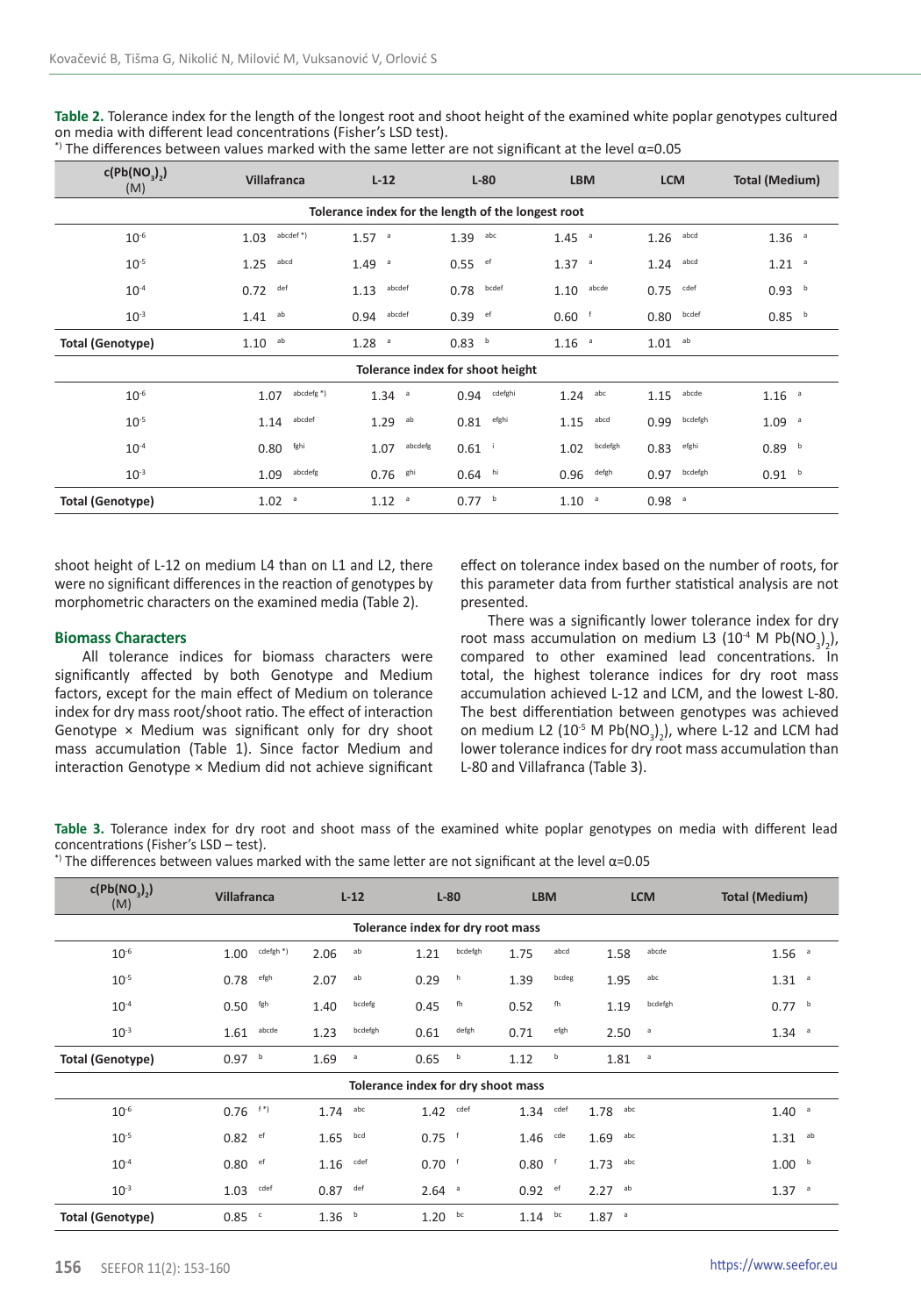In total, the lowest tolerance index for dry shoot mass accumulation was achieved on medium L3. The highest tolerance index in total for genotypes was achieved by LCM, and the lowest by genotype L-80. The best differentiation between genotypes was achieved on medium L2, where L-12 and LCM had significantly higher tolerance indices than genotypes L-80 and Villafranca (Table 3).

## **Content of Photosynthetic Pigments**

Factor Medium had a significant effect on the variation of tolerance indices for all examined photosynthetic characters, except for chlorophyll a/b ratio (Table 1). Because there was no significant effect of any of the controlled sources of variation on tolerance index based on chlorophyll a/b ratio, data from further statistical analysis for this parameter are not presented. Also, results of LSD test for treatments of factor Genotype and interaction Genotype × Medium are not presented, because their effects were not significant for tolerance indices for any of examined photosynthetic pigments' traits.

The highest values of tolerance indices for the examined photosynthetic characters were gained on L4 medium (10- <sup>3</sup> M Pb(NO<sub>3</sub>)<sub>2</sub>) (Table 4). However, neither of the examined  $m \cdot x_1 \cdot x_3 \cdot y_2$ , takes  $y_1$ , respectively, networks of the extamined media was found to be useful in the differentiation of genotypes by tolerance indices for any of the examined photosynthetic traits.

## **DISCUSSION**

The success of phytoremediation is considerably related to the ability of a plant to survive and grow in the presence of a pollutant in the growing substrate. This is particularly important for poplars, which have been well-recognized as species that play an important role in the phytoremediation of polluted sites. Some studies indicate that there is a small probability that the poplar plant would face lethal lead concentrations in soil solution. According to Huang et al. (1997), in most of the contaminated soils they examined, lead content in soil solution amounted to less than 0.1% of the total lead content in the soil. Also, Kališova-Špirochova et al. (2003) found that in a highly polluted industrial area, where contaminated soil contained 16000 mg⋅kg<sup>-1</sup> of Pb<sup>2+</sup>, the content of lead in water leachate was just 0.45 mg. $l<sup>-1</sup>$  (i.e. 5.49 μM). Thus, it seems that genotypes should be selected in order to achieve vigorous growth on substrates polluted with lead in relatively tolerable concentrations.

In concordance with the results from some previous works (Kališova-Špirochova et al. 2003, Katanić et al. 2007,

di Lonardo et al. 2011, Kovačević et al. 2013a), in most of the examined media no signs of intoxication were found on shoots. In this work, only sporadic necrotic changes were found on the roots formed in medium with  $10^{-3}$  M Pb(NO<sub>3</sub>)<sub>2</sub>, 2 which is consistent with the results by Kovačević et al. (2013a) on the same medium. However, Bojarczuk (2004) reported an inhibitory effect of the medium with pH 5.5 and 2.0 mM Pb( $NO<sub>3</sub>$ )<sub>2</sub> on shoot and root development of calli of 2 hybrid aspen on regeneration medium. On medium with 1.0 mM Pb( $NO<sub>3</sub>$ )<sub>2</sub> they found that all traits, except shoot height, did not differ significantly from that in the control medium. This is in concordance with the results we gained on our L4 medium, which contained the same concentration of lead nitrate, and where the tolerance indices were around 1 for all examined traits.

Tolerance indices for shoot height and length of the longest root were mostly below 1 on L3 and L4 media, and above 1 on L1 and L2 media, indicating inhibition of shoot and root growth on high, and stimulating effect on low lead concentrations. These results are in accordance with the results by Seregin and Ivanov (2001), who found that low lead concentrations promote root growth. Baker and Walker (1989) extensively discuss the stimulative effect of low concentrations of heavy metals in a substrate, stressing that this phenomenon should be further examined, especially in non-essential metals, such as lead.

Different parameters that describe root growth and analog tolerance index are extensively used in heavy metal tolerance studies in plants (Baker and Walker, 1989). In our work the tolerance index for the number of roots was under the weak influence of the factor Medium, while Kovačević et al. (2013a) reported that this influence was significant and the presence of lead in the medium appeared to be stimulative. However, the effect of the factor Medium on tolerance index for the length of the longest root in their study was not significant, while in our work the inhibitory effect of high lead concentrations was significant. It could be assumed that these differences in results are caused by higher bioavailability of lead and consequently its higher toxicity in media studied in our work due to low pH and the presence of citric acid as a chelating agent in media, which is in concordance with the results by Yang et al. (2006).

Tolerance indices based on dry shoot and dry root mass accumulation were mostly higher than 1, suggesting the stimulating effect of the examined media on biomass accumulation, except for the inhibitory effect on dry root mass accumulation on L3 medium. Kališova-Špirochova et al. (2003) reported the stimulating effect of  $10^{-4}$  M Pb<sup>2+</sup> on total plant biomass accumulation in aspen rooted shoots in liquid

**Table 4.** Tolerance indices for content of photosynthetic pigments in white poplar genotypes grown on different concentrations of  $Pb(NO<sub>3</sub>)<sub>2</sub>$  (Fisher's LSD test).

|  | $\cdot$ ) The differences between values marked with the same letter are not significant at the level α=0.05 |  |  |  |  |  |  |  |  |
|--|--------------------------------------------------------------------------------------------------------------|--|--|--|--|--|--|--|--|
|  |                                                                                                              |  |  |  |  |  |  |  |  |

| c(Pb(NO <sub>3</sub> ) <sub>2</sub> )<br>(M) | Chlorophyll a<br>content | Chlorophyll b<br>content | Chlorophyll a+b<br>content | <b>Carotenoides</b><br>content |
|----------------------------------------------|--------------------------|--------------------------|----------------------------|--------------------------------|
| $10^{-6}$                                    | $b^*$<br>0.898           | $0.990$ ab               | $0.923$ b                  | 0.852 <sup>b</sup>             |
| $10^{-5}$                                    | 0.903<br>b               | 0.882 <sup>b</sup>       | 0.897<br>b                 | 0.898<br>b                     |
| $10^{-4}$                                    | 0.868<br>b               | $0.855$ b                | 0.864                      | 0.877<br>b                     |
| $10^{-3}$                                    | 1.180<br>a               | $1.189$ <sup>a</sup>     | $1.182$ <sup>a</sup>       | $1.156$ <sup>a</sup>           |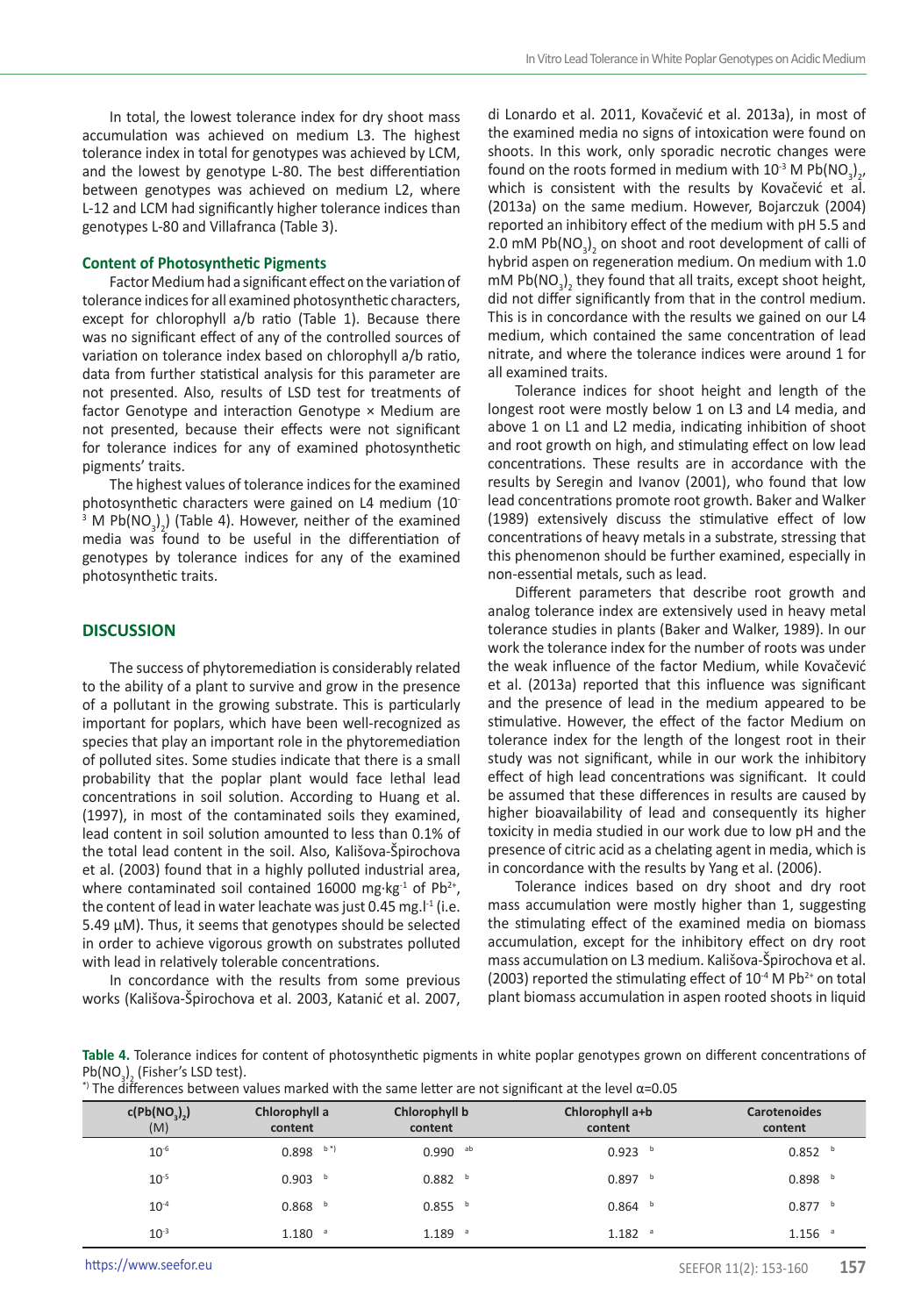medium *in vitro*. In concordance with our results, Katanić et al. (2007) found inhibitory effect of 10<sup>-4</sup> M Pb·EDTA in growing medium on fresh biomass accumulation of white poplar shoots. Although necrotic changes were found on roots formed on L4 medium  $(10^3 \text{ M Pb} (NO<sub>3</sub>)<sub>2</sub>)$ , the stimulating effect of this medium on biomass accumulation was found in our work. This stimulation was probably caused by the nitrogenous component of lead nitrate, whose quantity was increased in this medium by 20% compared to control. While Bojarczuk (2004) used a twice as high concentration of  $Pb(NO<sub>3</sub>)<sub>2</sub>$  to achieve the inhibitory effect, with lower pH and the presence of citrate acid, as a chelating agent, L3 medium achieved the inhibitory effect with a much lower concentration of lead, which is more likely to be found in the field (Kališova-Špirochova et al. 2003). These findings favor this medium to be used in further lead tolerance testing. However, the best genotype differentiation according to tolerance indices for most of the examined morphological and biomass traits was achieved on L2 medium (10<sup>-5</sup> M  $Pb(NO<sub>3</sub>)<sub>2</sub>$ ). Therefore, this medium should also be taken into  $2 \times 10^{-3}$  consideration, especially in the evaluation of white poplar genotypes that would be used in afforestation of soils that are moderately contaminated with lead.

Regarding the content of photosynthetic pigments as a stress marker (Ghnaya et al. 2009), our results suggest a significant effect of the examined media on most photosynthetic characters, except chlorophyll a/b ratio. The strongest inhibitory effect was achieved on L2 and L3 media. The effect of L4 medium was stimulating, probably for the same reason as we assumed for biomass accumulation characters. However, Kovačević et al. (2013a) gained no such effects on media with pH 5.5 and with no chelating agents.

Extensive research has been done in describing the inhibitory effect of the high and stimulating effects of low lead concentrations on the content of photosynthetic pigments (Ewais 1997, Sarvari et al. 2002, Kaznina et al. 2005, Zengin and Munzuroglu 2005). According to Seregin and Ivanov (2001), the lead in toxic concentrations is responsible for restrained chlorophyll synthesis, resulting in decreased chlorophyll content. The same authors state that chlorophyll b is more affected than chlorophyll a, while numerous authors suggest decrement of chlorophyll a/b ratio on high lead concentrations (Sarvari et al. 2002, Kamel 2008, Kovačević et al. 2013a). However, the results of our research show that tolerance indices for the examined photosynthetic characters of the studied genotypes within the same medium were relatively similar, with no significant effect of factor Medium on tolerance index for chlorophyll a/b ratio.

In order to achieve a more critical test for the evaluation of white poplar genotypes for use in phytoremediation projects, we used modified medium with the intention to increase the bioavailability of lead by increasing its mobility both by lowering the pH and using citric acid as a chelating agent (Yang et al. 2006). Beside general benefits in lead testing *in vitro*, test on acidic media could be especially important for situations where heavy metal pollution is accompanied by acidification of soil, such as soil pollution after accidents in mining facilities (Antonijević and Marić 2008).

In comparison with the results gained by Kovačević et al. (2013a) on media with pH 5.5, it can be assumed that a stronger effect of lead in our work was achieved by lowering pH and using citric acid. Likewise, Vuksanović et al. (2017b) gained toxic effect and total absence of rooting of *Populus nigra* in medium with pH 3 and 10<sup>-3</sup> M Cu<sup>2+</sup>, while di Lonardo et al*.* (2011) reported absence of toxic effect on *Populus alba* for the same concentration of copper in medium with pH 5.2.

Generally, differences in lead tolerance between the examined genotypes were rather low and mostly nonsignificant. However, regarding tolerance indices obtained on L2 and L3 media, the differences between the examined genotypes can be discussed and their lead tolerance can be evaluated. In this case, genotype Villafranca was used as a standard, regarding its frequent use in biotechnological studies and its good *in vitro* performance in the presence of lead and some other heavy metals (di Lonardo et al. 2011). According to both length of the longest root and shoot height, genotype L-12 achieved the best tolerance, and together with LBM had the greatest tolerance indices, higher than 1. According to dry root and shoot mass accumulation, best tolerance achieved LCM which, together with L-12, achieved tolerance indices higher than 1. It was not possible to differentiate genotypes by examined photosynthetic characters neither on medium L3 nor on medium L2. Thus, considering the obtained results, it can be assumed that the genotype with the best performance in lead tolerance is genotype L-12, followed by LBM and LCM. Also, all examined genotypes achieved better lead tolerance than standard Villafranca genotype. These results are in accordance with Kovačević et al. (2013a), who obtained the best differentiation of white poplar genotypes on the medium with pH 5.5 and  $10^{-4}$  M Pb(NO<sub>3</sub>)<sub>2</sub>, the highest tolerance index for shoot height was achieved by  $L-12$  and  $L-80$ , while the highest tolerance indices for dry shoot accumulation were recorded for LBM and LCM. The most striking difference between two studies is the reaction of genotype L-80. In our and also in the work by Vuksanović et al. (2019b) L-80 achieved relatively good growth performance on control medium with pH 3 (see Supplementary File). However, in our study this genotype achieved lowest tolerance indices of all genotypes on lead treatment media L2 and L3 for the majority of examined traits, while its performance on lead treatment media with pH 5.5 in the work by Kovačević et al. (2013a) was relatively good. Thus, it seems that the low lead tolerance of genotype L-80 in our study is specifically a reaction to enhanced bioavailability of lead in conditions of low pH and in the presence of a chelating agent.

Baker and Walker (1989) discussed positively the use of tissue culture in heavy metal tolerance studies in plants, emphasizing the possibility of faster tolerance testing with a smaller amount of material and without destruction of the mother plant. Watson et al. (2003) and Pulford et al. (2002) demonstrated in *Salix* sp*.* that the results obtained in hydroponics and in the field are comparable. Doran (2009) and Capuana (2011) elaborated that the response of plants to environmental contaminants can be predicted on the basis of the results from tissue cultures, which would reduce the necessity and costs of conventional field experiments. It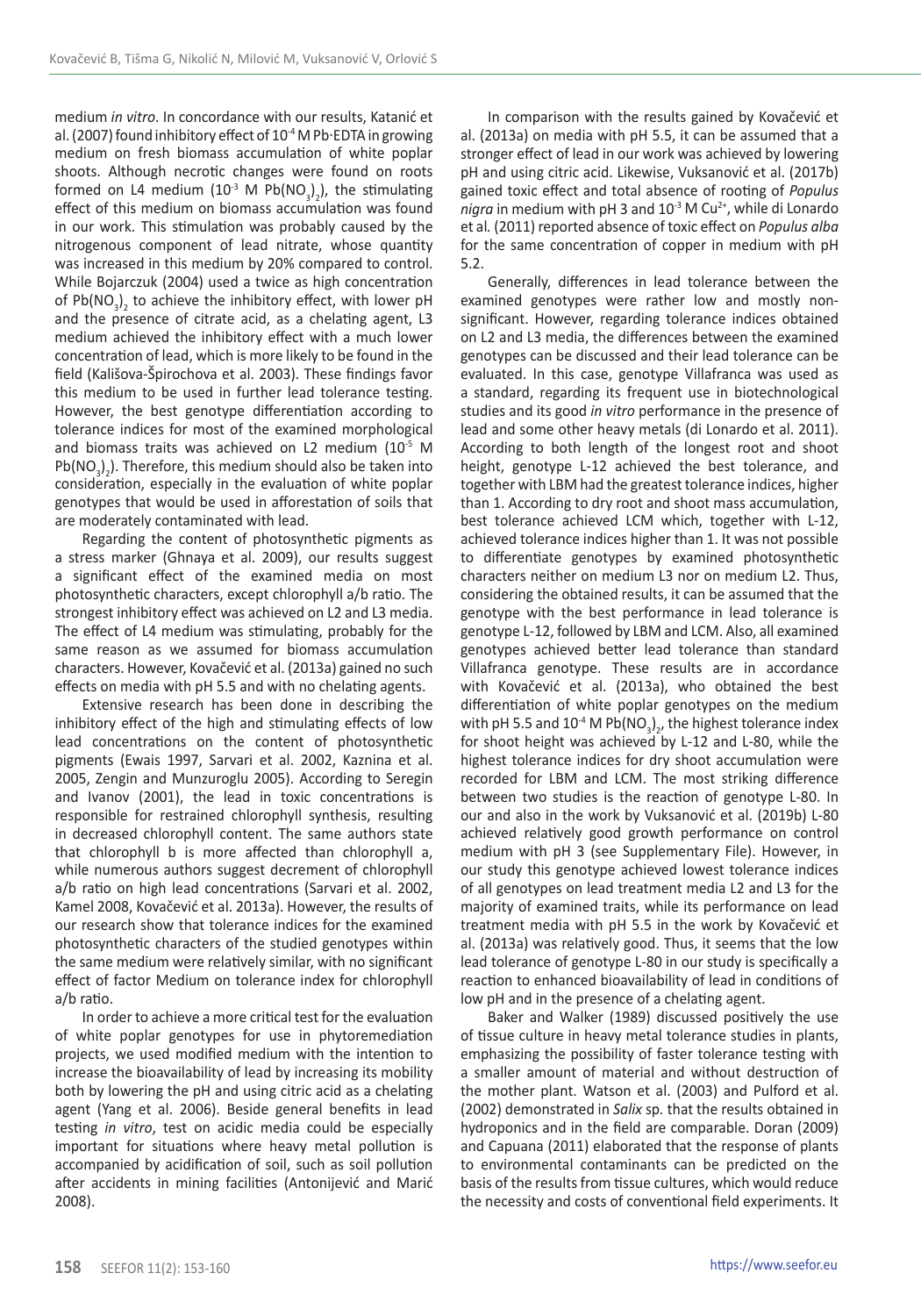could be assumed that changes made in media proposed in this work in course of the increased bioavailability of lead would decrease differences between the results obtained *in vitro* and in field conditions. However, for final evaluation, further research should be performed in order to relate data from *in vitro* to field conditions, considering lower availability of lead in soil, higher juvenility of the material *in vitro*, and complexity of the interaction between plant and habitat.

# **CONCLUSIONS**

According to the presented results, the presence of citric acid in the medium with low pH enforced the toxic effect of lead compared to previous similar studies. The strongest toxic effect was found for the medium with 10-4 M Pb( $NO<sub>3</sub>$ )<sub>2</sub> but the best differentiation between genotypes was achieved on medium with  $10^{-5}$  M  $Pb(NO<sub>3</sub>)<sub>2</sub>$ . According to most of the examined parameters, lead tolerance in genotypes L-12, LBM, and LCM was better than in standard Villafranca genotype. Results of this work support the further application of *in vitro* tests in heavy metal tolerance research and evaluation in white poplar genotypes.

## **Author Contributions**

BK, TG, NN conceived and designed the research, BK and GT performed laboratory analysis, BK, TG and VV processed the data and performed the statistical analysis, SO secured the research funding, supervised the research and helped to draft the manuscript, BK, GT and MM wrote the manuscript.

#### **Funding**

This research has been fully supported by the Ministry of Education, Science and Technological Development of the Republic of Serbia (Project No: 451-03-68/2020-14/200197 and Project No: 451-03-68/2020-14/ 200117).

#### **Conflicts of Interest**

The authors declare no conflict of interest.

## **REFERENCES**

- Aitchison EW, Kelley SL, Alvarez PJJ, Schoor JL, 2000. Phytoremediation of 1,4-dioxane by hybrid poplar trees. *Water Environ Res* 72(3): 313-321. [https://doi.](https://doi.org/10.2175/106143000X137536) [org/10.2175/106143000X137536.](https://doi.org/10.2175/106143000X137536)
- Antonijević M, Marić M, 2008. Determination of the content of heavy metals in pyrite contaminated soil and plants. *Sensors* 8(9): 5857-5865. [https://doi.org/10.3390/s8095857.](https://doi.org/10.3390/s8095857)
- Arora M, Kiran B, Rani S, Rani A, Kaur B, Mittal N, 2008. Heavy metal accumulation in vegetables irrigated with water from different sources. *Food Chem* 111(4): 811–815. [https://doi.](https://doi.org/10.1016/j.foodchem.2008.04.049) [org/10.1016/j.foodchem.2008.04.049.](https://doi.org/10.1016/j.foodchem.2008.04.049)
- Baker AJM, Walker PL, 1989. Physiological responses of plants to heavy metals and the quantification of tolerance and toxicity. *Chem Speciat Bioavailab* 1(1): 7-17. [https://doi.org/10.1080/](https://doi.org/10.1080/09542299.1989.11083102) [09542299.1989.11083102.](https://doi.org/10.1080/09542299.1989.11083102)
- Benavides MP, Gallego SM, Tomaro ML, 2005. Cadmium toxicity in plants. *Braz J Plant Physiol* 17(1): 21-34. [https://doi.](https://doi.org/10.1590/S1677-04202005000100003) [org/10.1590/S1677-04202005000100003](https://doi.org/10.1590/S1677-04202005000100003).
- Bittsanszky A, Komives T, Gullner G, Gyulai G, Kiss J, Heszky L, Radimszky L, Rennenberg H, 2005. Ability of transgenic poplars with elevated glutathione content to tolerate zinc(2+) stress. *Environ Int* 31(2): 251-254. [https://doi.org/10.1016/j.](https://doi.org/10.1016/j.envint.2004.10.001) [envint.2004.10.001.](https://doi.org/10.1016/j.envint.2004.10.001)
- Bojarczuk K, 2004. Effect of toxic metals on the development of poplar (*Populus tremula* L. x *P. alba* L.) cultured *in vitro*. *Pol J Environ Stud* 13(2): 115-120.
- Capuana M, 2011. Heavy metals and woody plants biotechnologies for phytoremediation. *iForest* 4(1): 7-15. [https://doi.org/10.3832/ifor0555-004.](https://doi.org/10.3832/ifor0555-004)
- Castiglione S, Franchin C, Fossati T, Lingua G, Torrigiani P, Biondi S, 2007. High zinc concentrations reduce rooting capacity and alter metallothionein gene expression in white poplar (*Populus alba* L. cv. Villafranca). *Chemosphere* 67(6): 1117- 1126. <https://doi.org/10.1016/j.chemosphere.2006.11.039>.
- Confalonieri M, Balestrazzi A, Bisoffi S, Carbonera D 2003. *In vitro* culture and genetic engineering of *Populus spp.*: synergy for forest tree improvement. *Plant Cell Tissue Org Cult* 72: 109- 138. [https://doi.org/10.1023/A:1022265504775.](https://doi.org/10.1023/A:1022265504775)
- Doran PM, 2009. Application of Plant Tissue Cultures in Phytoremediation Research: Incentives and Limitations. *Biotechnol Bioeng* 103(1): 60-76. [https://doi.org/10.1002/](https://doi.org/10.1002/bit.22280) [bit.22280](https://doi.org/10.1002/bit.22280).
- Ewais EA, 1997. Effects of cadmium, nickel and lead on growth, chlorophyll content and proteins of weed. *Biol Plant* 39(3): 403-410. [https://doi.org/10.1023/A:1001084327343.](https://doi.org/10.1023/A:1001084327343)
- Ghnaya AB, Charles G, Hourmant A, Hamida JB, Branchard M, 2009. Physiological behaviour of four rapeseed cultivar (*Brassica napus* L.) submitted to metal stress. *CR Biol* 332: 363-370. [https://doi.org/10.1016/j.crvi.2008.12.001.](https://doi.org/10.1016/j.crvi.2008.12.001)
- Huang JW, Chen J, Berti WR, Cunningham SD, 1997. Phytoremediation of Lead-Contaminated Soils: Role of Synthetic Chelates in Lead Phytoextraction. *Environ Sci Technol* 31(3): 800-805. [https://doi.org/10.1021/es9604828.](https://doi.org/10.1021/es9604828)
- Ištok I, Šefc B, Sedlar T, Goršić E, Mihić M, Stojnić S, 2019. Fiber length in clone L-12 juvenile wood. *Topola(Poplar)* 203: 37-43.
- Kališova-Špirochova I, Punčocharova J, Kafka Z, Kubal M, Soudek P, Vanek T, 2003. Accumulation of heavy metals by *in vitro* cultures of plants. *Water Air Soil Pollut : Focus* 3: 269-276. <https://doi.org/10.1023/A:1023933902452>.
- Kamel HA, 2008. Lead accumulation and its effect on photosynthesis and free amino acids in *Vicia faba* grown hydroponically. *Aust. J Basic Appl Sci* 2(3): 438-446.
- Katanic M, Pilipovic A, Orlovic S, Krstic B, 2007. The influence of lead on the shoot growth and concentration of photosynthetic pigments in leaves of the white poplar (*Populus alba*) clones *in vitro*. *Topola(Poplar)* 179/180: 15-24.
- Katanic M, Pilipovic A, Orlovic S, Krstic B, Kovacevic B, Pekec S, 2008. The influence of nickel, cadmium and lead on the growth of the white poplar clones' shoots *in vitro*. In: Orlović S (ed) Proceedings of International scientific conference "Forestry in achieving millennium goals", Novi Sad, Serbia, 13-15 November 2008. Institute of lowland forestry and environment, Novi Sad, Serbia, pp 295-301.
- Kaznina NM, Laidinen GF, Titov AF, Talanov AV, 2005. Effect of Lead on the Photosynthetic Apparatus of Annual Grasses. *Biology Bulletin* 32(2): 147-150.